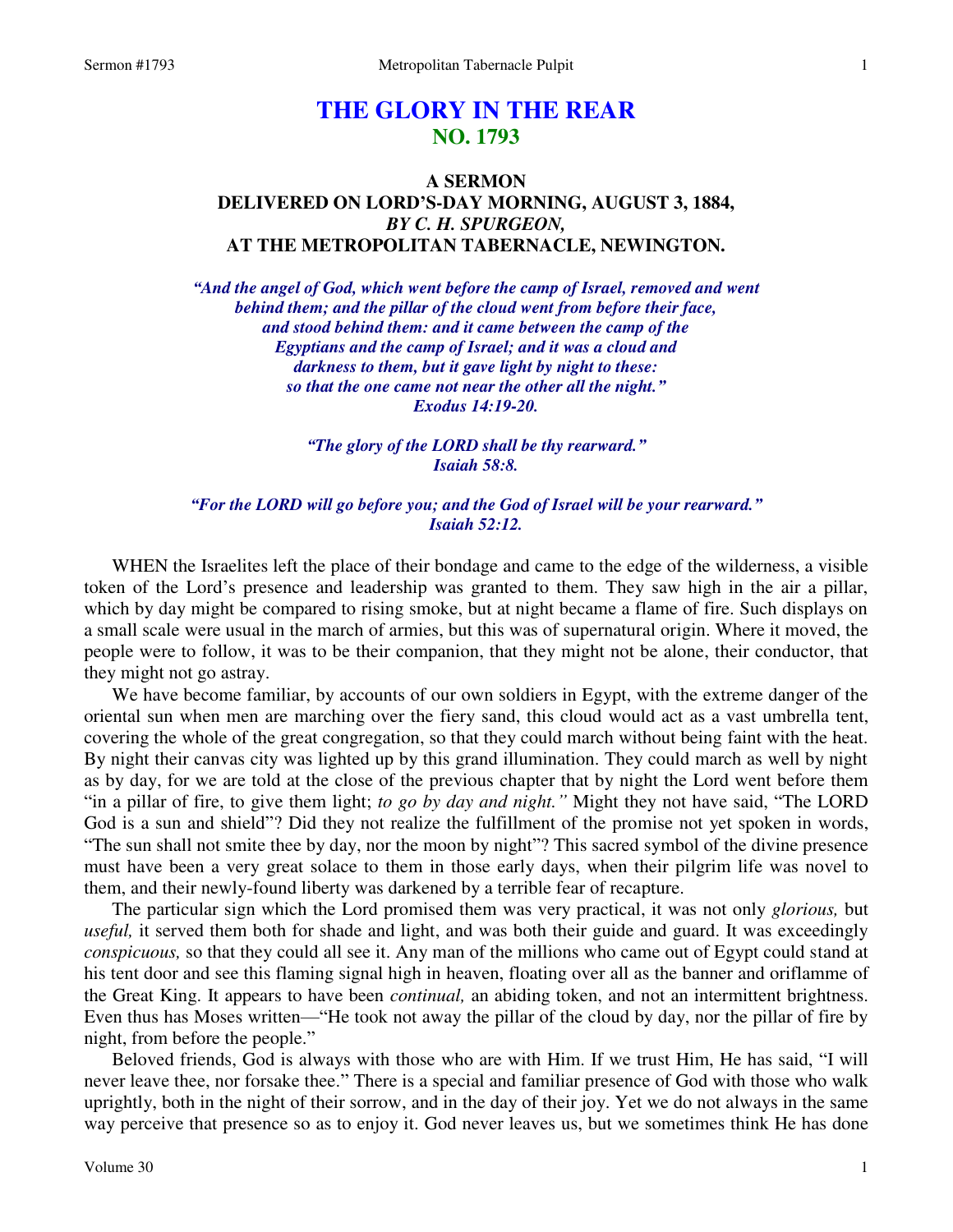so. The sun shines on, but we do not always bask in his beams, we sometimes mourn an absent God—it is the bitterest of all our mourning. As He is the sum total of our joy, so, His departure is the essence of our misery. If God does not smile upon us, who can cheer us? If He be not with us, then the strong helpers fail, and the mighty men are put to rout. It is concerning the presence of God that I am going to speak this morning. You and I know how joyous it is. May we never be made to know its infinite value experientially by the loss of it. If we see no cloud or flame, yet may we know that God is with us, and His power is around us. In that sense we will pray,

> *"Cover us with Thy cloudy shrine, And in Thy fiery column shine."*

Or in more familiar words we will sing,

*"Let the fiery cloudy pillar Lead me all my journey through."*

 **I.** In considering the subject of the Lord's abiding with His people, I shall first call attention to THE DIVINE PRESENCE MYSTERIOUSLY REMOVED.

 According to our text, "The angel of God, which went before the camp of Israel, removed." The chosen of the Lord may lose the manifested presence of God, and indeed, often they may miss it in the particular form in which they have been accustomed to enjoy it.

 The symbol of God's presence removed *from where it had usually been*. From the day when they entered upon the desert, they had seen the fiery, cloudy pillar well to the front, but now suddenly it wheeled about, and left the van comparatively dim, because the glory had departed. Those who looked forward saw it no more.

 So has it been with us at times, we have walked day after day in the light of God's countenance, we have enjoyed sweet fellowship with Jesus Christ our Lord, and on a sudden we have missed His glorious manifestation. Like the spouse, we cried, "I sought him, but I found him not." Aforetime everything had seemed bright, and we expected to go from strength to strength, from victory to victory, till we came unto the mount of God, to dwell forever in His rest, but now before us on a sudden things look dark, we do not feel so sure of heaven as we were, nor so certain of perpetual growth and progress. The prospect is darkened, the clouds return after the rain, and our soul out of the darkness cries, "Oh that I knew where I might find him!"

 Moreover, they missed the light *from where they hoped it would always be*. They had been given to understand, I do not doubt, that the Lord would always be with them, and yet now, as they looked forward, the bright light was gone from its place of leadership. They looked for it as their guide, and behold, that guidance was gone! The pillar might be behind them, but it was not before them, they could see nothing ahead to lead them into the land flowing with milk and honey, which the Lord had promised them. Sometimes you also may imagine that God's promise is failing you, even the word of God which you had laid hold upon may appear to you to be contradicted by your circumstances. Then your heart sinks to the depths, for "if the foundations be destroyed, what can the righteous do?" If ever the word of God becomes a subject of doubt, where can any certainty remain? Where any hope for the future? We have said, "This God is our God forever and ever: He will be our guide even unto death," but what if He refuse to guide us? Then are we in an evil case. Can it be so? "Is his mercy clean gone forever? Doth his promise fail forevermore?"

 The pillar of fire also removed *from where it seemed more than ever to be needed*. Now they were in a cleft stick, how could they possibly escape? Pharaoh was behind them, with all the horsemen of Egypt. They could hear the noise of the chariots, and the neighing of the horses, and the shouts of the armies, eager for the prey. Before them the Red Sea rolled in its might. How could there be a way through the mighty waters? Now, if ever in their lives, they must have looked anxiously for the symbol of the Divine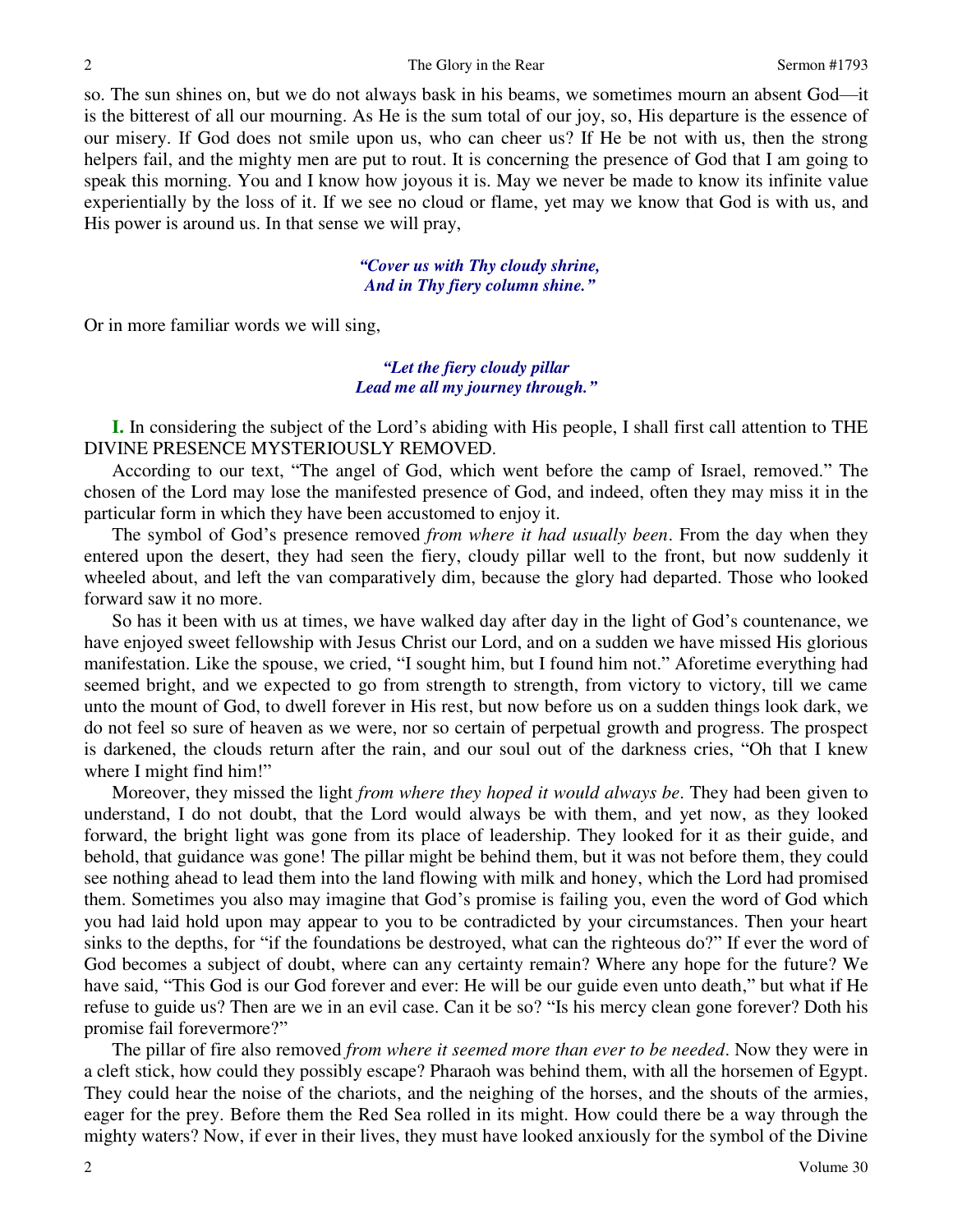presence. What could they do if JEHOVAH did not lead their van? Yet the token of His presence was not there. Even thus is it with you, dear friend, who once walked in the light of God's countenance, you perhaps have fallen into temporal trouble, and at the same moment the heavenly light has departed from your soul.

 Now, it is bad to be in the dark on the king's highway, but it is worse to be in the dark when you are out on the open common, and do not know your road. It is well to have a guide when the road is easy, but you must have one when you are coming upon precipitous and dangerous places. Is it so with any child of God here, that he sees no light to shine before him, no star to guide him on his road? On the contrary, does his future become more and more clouded? Is the track quite gone? Does the sea seem shut in with an ironbound coast without a harbor? Does he

### *"See every day new straits attend, And wonder where the scene will end"?*

 Then let him trust, but he will need all the faith of which he can be master. Oh, my Lord, if ever You do leave me, forsake me not in the day of trouble. Yet what have I said? It is a day of trouble when You are gone, whatever my condition may be. Yet, brethren, our Lord said, "Pray ye that your flight be not in the winter." Pray that if you must for a while bewail the Lord's absence from you, it may not be in a time of dire and dark necessity.

 Thus it did seem a mysterious thing that the Covenant Angel should no longer direct the marches of the host of God, and I dare say that some of them began to account for it *by a reason which their fears would suggest.* Naturally, there was only one way of accounting for this removal of the guide, and that way was a wrong one, but one to which the Lord's people often refer their trials. I should not wonder that, if they had been asked why the blazing pillar was no longer in the van, they would have replied, "Because of our murmurings against the Lord and His servant Moses. God will not go before us because of our sins."

 Now, it is true, and does happen, that the Lord often hides His face behind the clouds of dust that His own children make by their sins, but this is not always the case. When the consolations of God are small with you, you may generally conclude that there is some secret sin with you, and then it is your duty to cry, "Show me wherefore you contend with me." But in this case God was not punishing them for their sins, as He did on later occasions.

 He seems to have been very patient with their early murmurings, because they were such feeble folk, so unused to pilgrimage, and so unfit for anything heroic. Every trial was severe to the raw, undisciplined spirits of the tribes, and therefore the Lord winked at their follies. There was not a touch of the rod about this withdrawing of His presence from the van, not even a trace of anger, it was all done in loving-kindness and tender mercy, and no sort of chastisement was intended by it. So, dear child of God, you must not always conclude that trouble is sent because of wrath, and that the loss of conscious joy is necessarily a punishment for sin. Such thoughts will be a case of knives cutting your heart in pieces. Do not make for yourself a needless pain. All trouble is not chastisement, it may be a way of love for your enriching and ennobling.

 Upon the black horse of trouble the Lord sends His messengers of love. It is a good thing for us to be afflicted, for thus we learn patience, and attain to assurance. Shall the champion who is bidden to go to the front of the battle think that he is being punished? No, verily, my brethren, whom the Lord loves He sets in the heat of the conflict, that they may earn the rarest honors. Great suffering and heavy labor are often rewards of faithfulness. Know you not how the poet puts it—

> *"If I find Him, if I follow, What His guerdon here? 'Many a labor, many a sorrow, Many a tear'"?*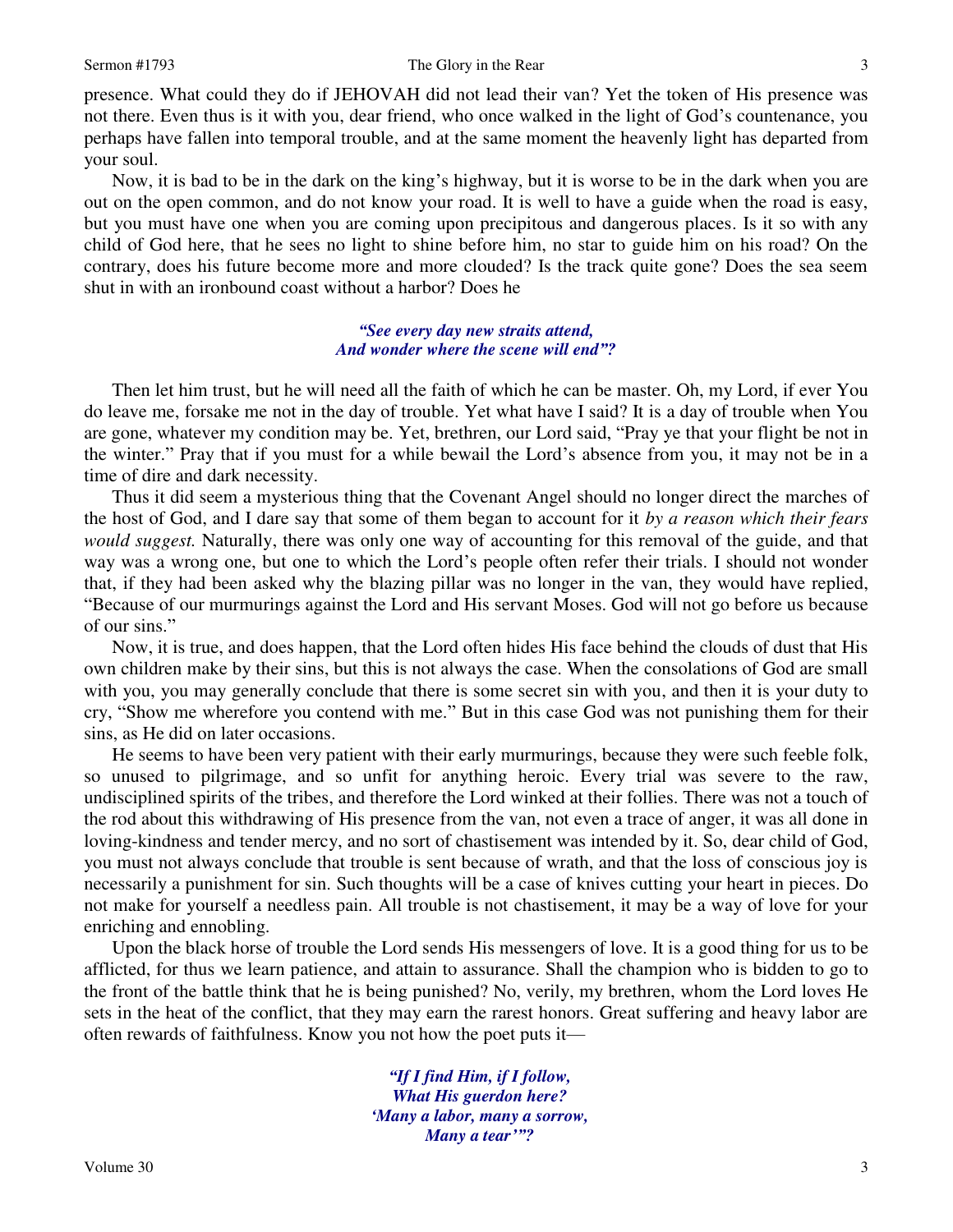Darkness of soul is not always the fruit of divine anger, though it is often so. Sometimes there is no trace of wrath in it, it is sent for a test of faith, for the excitement of desire, and for the increase of our sympathy with others who walk in darkness. When the cloud of the divine glory is no longer seen in front it has gone behind, because it is more wanted there, and it is no loss after all, as we shall have to show. When the Lord hides His face for a moment, it is to make us value His face the more, to quicken our diligence in following after Him, to try our faith, and to test our graces. There are a thousand precious uses in this adversity. Yet it is a mysterious thing when the light of the future fades, and we seem to be without a guide.

**II.** Now, secondly, all this while THE DIVINE PRESENCE WAS GRACIOUSLY NEAR.

 The angel of the Lord had removed, but it is added, He "removed and *went behind them,"* and He was just as close to them when He was in the rear, as when He led the van. He might not seem to be their guide, but He had all the more evidently become their guard. He might not for the moment be their Sun in before, but then He had become their Shield behind. "The glory of the Lord was their rearward." The Lord may be very close to you, dear child, when you cannot see Him, perhaps closer than He ever was when you could see Him.

 The presence of God is not to be measured by your realization of it. When you cannot tell that He is with you at all, and you are singing and crying after Him, those very sighs and cries after Him are the holy fruit of His secret presence. It may be, the day shall come when you shall think that He was more near you when yours eyes were filled with weeping after Him, than when you took yours ease, and spoke confidently. Much of the creature, much of human excitement will mix with our most spiritual joy, our groanings and our sorrows, when we are pining after the Lord, are often more purely spiritual than our own delights, and therefore they are all the surer proofs of the work of the Lord in our souls. Oh, soul, the Lord may be very near you, and yet He may be behind you, so that your outlook for the future may not be filled with the vision of His glory.

 Note in the text that it is said the pillar went, and *"stood behind them."* I like that, for it is a settled, permanent matter. The Lord had removed, but He was not removing still. He would stay as long as was needful where He then was. That glorious angel, shrouded in the clouds, stood with His drawn sword in the rear of Israel, saying to Pharaoh, "You dare not come further, you can not break in upon My chosen." He lifted up His vast shield of darkness, and held it up before the tyrant king, so that he could not strike, nay, could not see. All that night his horses champed their bits, but could not pursue the flying host. "They were as still as a stone till thy people passed over, O LORD, till thy people passed over whom thou hadst purchased."

 It is glorious to think that the Lord stood there, and the furious enemy was compelled to halt. Even thus the Lord remains with the dear child of God. You cannot see anything before you to make you glad, but the living God stands behind you to ward off the adversary. He cannot forsake you. He says to you out of the pillar of cloud, "Can a woman forget her sucking child, that she should not have compassion on the son of her womb? Yea, they may forget, yet will I not forget thee." He stands fast as your rock, steadfast as your safeguard, sleepless as your watcher, valiant as your champion—

> *"God is near thee, therefore cheer thee, Sad mind! He'll defend thee, all around thee, And behind."*

 What is more, these people had God so near that *they could see Him if they did but look back*. Earnestly I desire you to think of this. If you cannot see the Lord bright before you, and you are very dull and heavy, then, I pray you, look back and see how the Lord has helped you hitherto. Sit not down with your eyes shut, but look back! Steadily observe the past! What do you see there? Loving-kindness and tender mercy, and nothing else.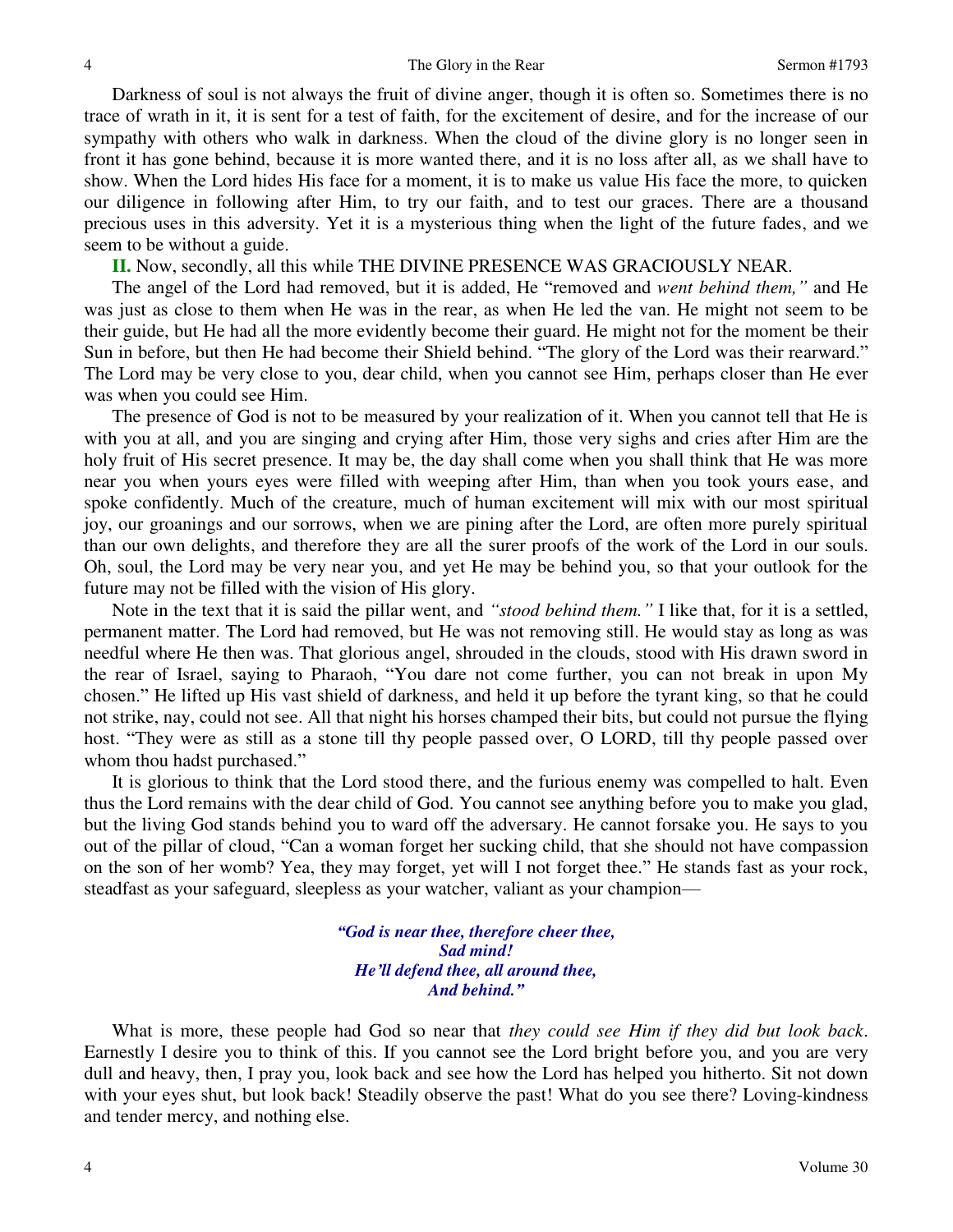As I look back upon my own past life—and I think I am not one by myself—I cannot discover, even with the quick eye of selfishness, anything of which I can complain of my God. "Truly God is good to Israel." "His mercy endures forever." Not one good thing has failed, He has never left me, nor forsaken me. I have received blessings through my joys, and even greater blessings through my sorrows. The Lord's way has been all goodness, undiluted goodness, all the while. I look back, and see the light of His presence shining like the sun at noon, it is as a morning without clouds, I am overwhelmed with the boundless bounty of my God. I am unable to conceive of anything more kind than the heart of God towards His unworthy child.

 Well, then, God is not far away, if we look backward He is there. He has been mindful of us, He will bless us. He gave us mercies yesterday, and He is the same today and forever. The blessings of last night we have not forgotten, the blessings of this morning, are they not still with us? The fountain will not fail, it has flowed too long for us to raise the question. If there be no light breaking in the east, behold, it is lighting up the western sky. The Lord is evidently still behind us, and it is enough, for we can sing, "The LORD liveth; and blessed be my rock; and let the God of my salvation be exalted." "He is my rock, and there is no unrighteousness in Him."

 A thoughtful person would conclude the Lord to be *all the more evidently near because of the change of His position*. When a symbol of mercy comes to be usual and fixed, we may be tempted to think that it remains as a matter of routine. If the rainbow were always visible it might not be so assuring a token of the covenant. Hence the Lord often changes His hand, and blesses His people in another way, to let them see that He is thinking of them. If He always did the same by us, every day and every night, we should get to attribute His dealings to some fixed law operating apart from God, just as our modern philosophers dethrone the Lord to set up the calves of nature.

 But now, when our God is sometimes before us, and sometimes behind us, and makes those apparent changes because of deep and urgent reasons, we are compelled to feel that we are the objects of His constant solicitude. "I am poor and needy; yet the Lord thinketh of me." He deals with us in all wisdom and prudence. His modes change, but the changes are all from the same motive, and with the same reason, all to make us sick of self and fond of Him. Blessed be His name, the change of His operations makes us feel the unchangeableness of His design, and the different ways in which He visits us only makes us value each visit the more.

**III.** Thirdly, let us see THE DIVINE PRESENCE WISELY REVEALED.

 That the symbol of God's presence should be withdrawn from the front and become visible behind was a wise thing.

 Observe, there was no fiery pillar of cloud before them, and that was wise, for *the going down into the Red Sea was intended to be an act of lofty faith*. The more of the visible the less is faith visible. The more you have of conscious enjoyment the less room there is for simple trust. Faith performs her greatest feats in the darkest places. These Israelites were to do what after all was a grandly glorious thing for them to do—to march right down into the heart of the sea. What people ever did this before?

 Modern haters of miracles may say that they passed over the sands at an unusual tide and that an extraordinarily strong wind drove back the water and left a passage, but that is not the notion of the Holy Spirit. He says by His servant Moses, "The floods stood upright as an heap, and the depths were congealed in the heart of the sea." It is also written, "But the children of Israel walked upon dry land in the midst of the sea; and the waters were a wall unto them on their right hand, and on their left." The tribes went down into the dread valley which remained when the waters dried up, and they crossed over between two frowning walls of water. You and I would have needed great faith to have gone down into such an abyss as that, but they descended without fear.

 Moses lifted up his rod and the waters rolling apart to make them a passageway, with no fiery cloudy pillar in front of them, they calmly marched into the heart of the sea. That was a grand act of faith. This would not have been so clearly of faith had the way been made easier by miracle and token. I know some of you who are Christian people want to be always coddled and cuddled, like weak babies. You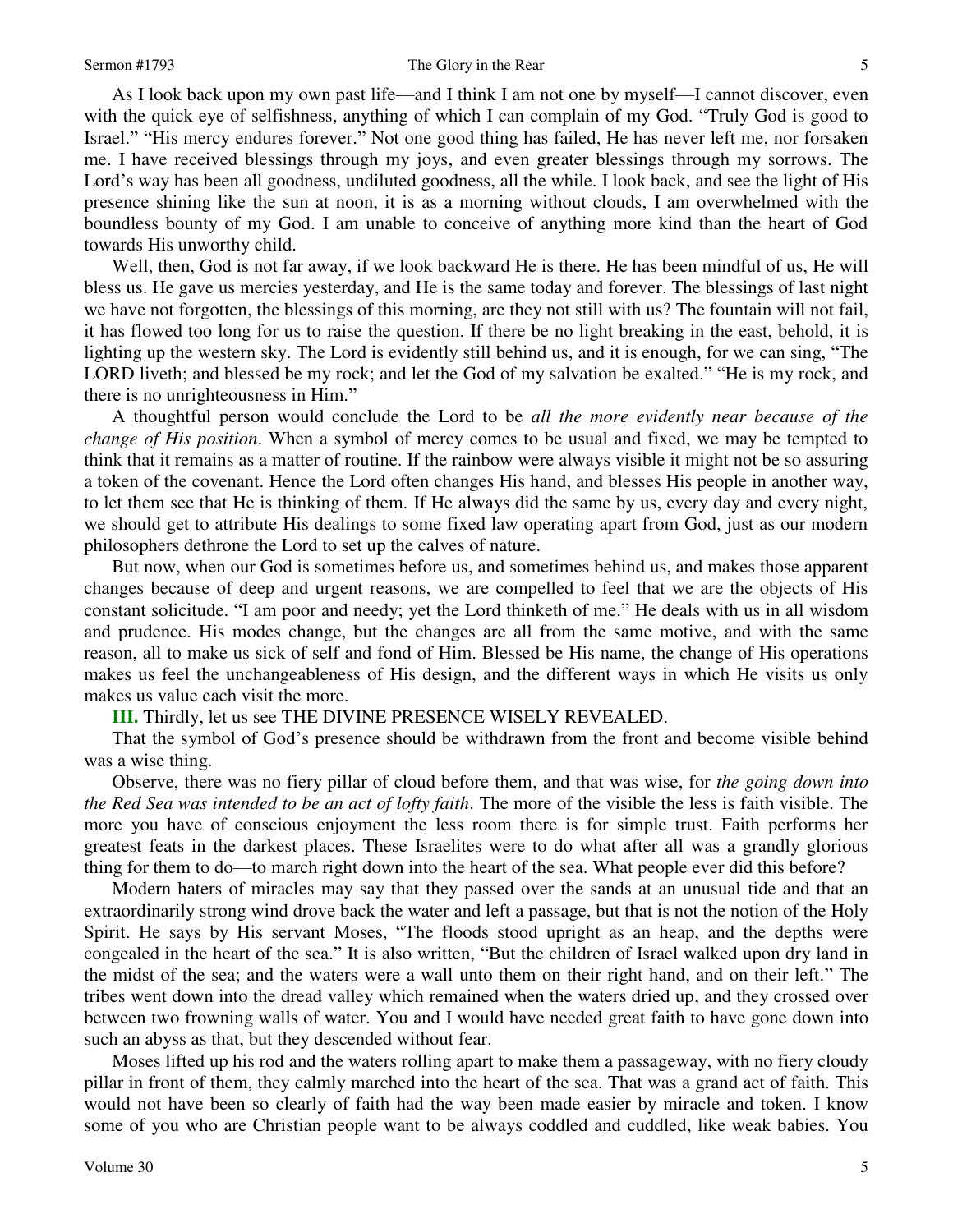pine for love-visits and delights, and promises sealed home to your heart. You would live on sweetmeats and be wheeled in a spiritual perambulator all the way to heaven, but your heavenly Father is not going to do anything of the sort. He will be with you, but He will try your manhood, and so develop it. I have seen children cosseted into the grave by their fond mother, and I suppose that a great many more will follow in the same way, but God never spoils His children. He educates them for nobler ends. He takes visible guides away from them that they may exercise faith in Him.

 Why, Job would have been nobody if He had not lost everything. Who would have heard of the patriarch of Uz? What glory would he have brought to God with his camels and his oxen and his children? These were all taken away, and then Job became famous. See how he sits on the dunghill and is much more noteworthy there than Solomon in all his glory. Where the word of King Solomon was there was power, but nothing to equal the power of Job's words when he blessed the God who takes away. Solomon spoke many proverbs, and wrote many songs, but none of them attained unto the glory of that saying—"Though he slay me, yet will I trust in him." Here was a triumph of faith! Beloved, you and I lose the enjoyments of religion and the comforts of hope in order that we may walk by faith and not by sight, and may the more greatly glorify God.

 Moreover, let us mark that the cloudy pillar was taken away from the front because *the Lord meant them simply to accept His word as their best guidance*. The Lord said to Moses, "Speak unto the children of Israel, that they go forward." That word was sufficient guide. Suppose they had said, "Lord, we will go forward if the fiery pillar leads us forward, but not else." What then? Why, they would have been rebels. We are to obey God's Word as God's Word.

 I heard a brother say some time ago that he would be baptized when it was laid home to him. I thought of what a father would say to his boy if he said, "Father, I will obey you if it is laid home to me." In all probability the child would have it laid home to him more feelingly than he desired. There are some disobedient children in the Lord's family who, if they do not mind, will have scriptures laid home to them in a way they do not quite reckon upon.

What have you and I to guide us but the word of the Lord? "Well," says one, "I guide myself by outward providences." Do you? You will get into a terrible maze one of these days. Jonah wanted to flee from the presence of the Lord, and therefore he went down to the seaside, and lo, he found a ship going to Tarshish. Might he not have said, "I must be in the right way of duty in going to Tarshish, for no sooner did I go down to the wharf than I found a ship starting immediately, and a cabin vacant for a passenger. I paid my fare, and walked on board at once. I had not to go off to the shipping agent's, and wait for the next liner, but all was prepared for me.

 Was not that a providence!" Yes, but if you get following providence, and turning aside from the Word, you may soon find yourself in the sea, and no whale prepared for you. Our way is clearly set before us in the Word of God, and that most sure word of testimony should be followed. I have known a brother wanting to go abroad to preach the Gospel to the heathen, but a great many difficulties have been thrown in his way, and therefore he has said, "I can see that I am not called to go." Why not? Is no man called unless his way is easy? I should think myself all the more called to a service if I found obstacles in my way. The course of true service never did run smooth. I should say, "The devil is trying to hinder me, but I will do it in spite of all the devils in hell."

 Will you always be wanting to have your bread buttered for you on both sides? Must your road be graveled, and smoothed with a garden roller? Are you a carpet knight, for whom there is to be no fighting? You are not worthy to be a soldier of Jesus Christ at all if you look for ease. Go home! I dare say, after all, it is the best thing you can do. True believers expect difficulties. It is ours to do what we are bidden to do, not to act according to fancied indications of providence. When the Lord said, "Forward!" forward Israel must go, without a fiery cloudy pillar to cheer the way. Has not the Lord spoken? Who shall ask for plainer guidance?

 Moreover, God was teaching them another lesson, namely, that *He may be near His people when He does not give them the usual tokens of His presence*. Who shall say that God was not in the van of Israel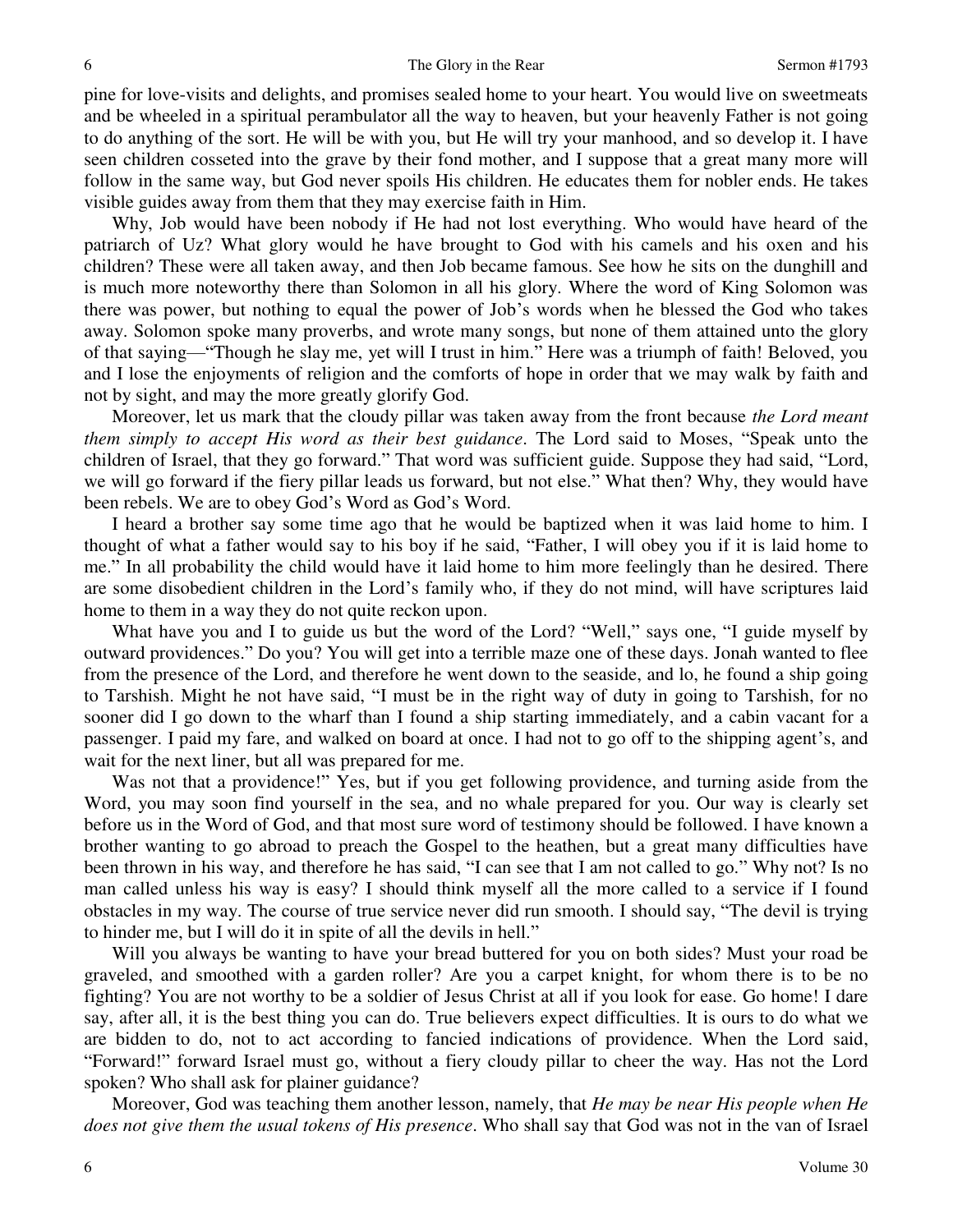#### Sermon #1793 The Glory in the Rear 7

when they went down into the sea? They could not see the ensign of His presence, but He could see their obedience to His bidding. How else did the sea in fright draw back? Was it not because the Lord rebuked the sea? The strong east wind did not of itself divide the sea, for a wind naturally strong enough for that would have blown all the people into the air. The wind was used of God to move the waters, but its chief objective was to dry up the dampness from the floor of the sea, and to make marching the easier for the vast host of Israel. Truly the Lord was there, triumphing gloriously.

 No cloudy pillar was seen across the waters as Israel looked forward to the shore, but yet the Lord was there majestically, and you may have but little comfort of the Lord's presence at this time, and yet God may be with you wondrously. Do not so much set your heart upon comfort, but rejoice in the fact which gladdened Hagar in the wilderness, "Thou God, seest me." It does not matter to the fire whether the logs are cast upon it from the front, or the oil poured upon it secretly from behind the wall, so long as it finds its fuel. To you the daily supply of grace is more important than the supply of comfort, and this shall never fail you so long as you live.

 Let me whisper to you one more word. After all, *the host of Israel did not require any guide in front when they came to the sea*. "How is that?" say you. Why, beloved, there were no two ways to choose from, they could not miss the way, for they must needs march through the sea. No room for wandering remained, their road was walled up, and they could not miss it. So when men come into deep trouble, and cannot get out of it, they scarcely need a guide, for their own plain path is submission and patience.

 Tried child of God, you have to bear your trouble, and when that is quite clear, your way is no longer doubtful. Cast all your care on Him who cares for you, and in patience possess your soul. "Oh, but I thought I was going to find a way of escape made for me." Listen! "God is faithful, who will not suffer you to be tempted above that ye are able, but will with the temptation also make a way to escape, *that ye may be able to bear it*." You have to bear it, you see. Your great want for the present is faith in God, who has said—"I will bring again from Bashan, I will bring my people again from the depths of the sea." Thus, you see, the light for guidance was not needed just then.

 What they did want was the pillar of cloud behind them, and that is where they had it. What was the cloud behind them for? Well, it was there for several reasons, the first was to shut out the sight of their enemies from them. We read that Israel lifted up their eyes and saw the Egyptians, and then they began to tremble, and cry out, and so God drew the blinds down that His poor children could not see their frightful taskmasters.

 It is a great mercy when God does not let us see everything. What the eye does not see, perhaps the heart will not rue. May I ask you just to try and use your eyes a little now? There are your sins, will you look back on them for a minute? Look steadily. They are quite as dreadful as the Egyptian horsemen and chariots. I have looked intently, and I cannot see a sin remaining. "What, have you lived such a life that you have never sinned?" Ah, no, beloved, I have to mourn over many offenses, but I cannot see one of them now, for my sin is covered. I believe this text, "The blood of Jesus Christ his Son cleanseth us from all sin." If I am cleansed, why should I see spots, or speak as if I did?

 The Lord stands between His people and their sins. Jesus, who veiled His glory in the cloud of our humanity, interposes between us and our transgressions. Is it not written, "The iniquity of Israel shall be sought for, and there shall be none; and the sins of Judah, and they shall not be found; for I will pardon them whom I reserve"? If God declares that our sins cannot be found, then I am sure we need not look for them, and if He says that Christ has made an end of sin, then there is an end of it. The Egyptians shall not come near us all the night of this life, and when the morning breaks we shall see them dead upon the shore. Then shall we sing unto the Lord, for He has triumphed gloriously, and our transgressions and iniquities has He cast into the depths of the sea.

"Ah," says one, "I know that my sins are forgiven, but I am troubled about my circumstances." Will you now look back with all your eyes? How about the circumstances you have passed through? Do you see anything wrong about them now? Oh, no, say you, they were all right. As you look back you can only see the glory of God, the Lord has led you by a right way. Very well, learn to look at your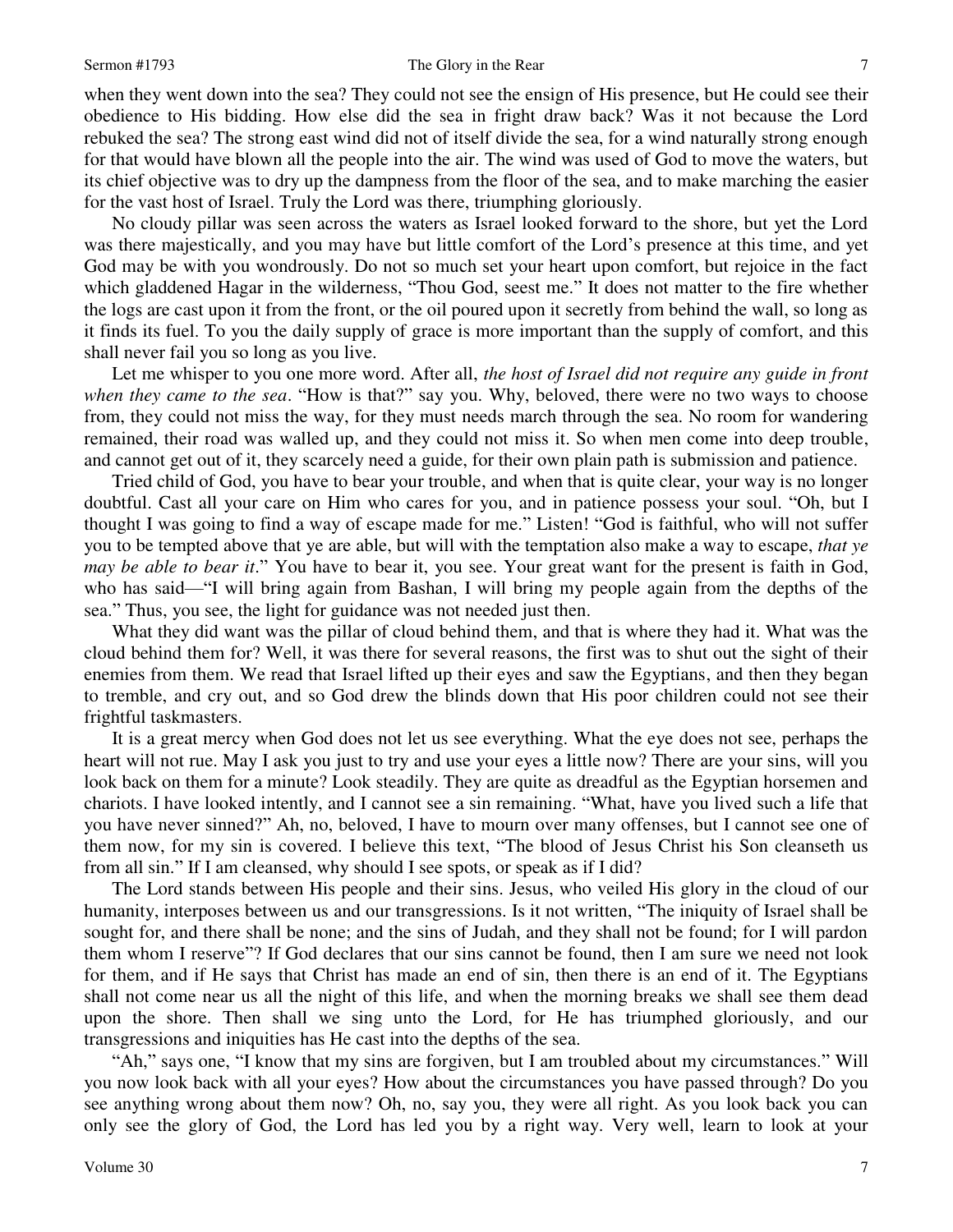circumstances through the light God has set between Israel and the Egyptians. Who is he that can harm us? What is there to distress us? See your circumstances through the medium of the love of Jesus, and you perceive all things working for your good. Hitherto the Lord has been our shield and our exceedingly great reward. We see now no visible evil, He has turned for us the curse into a blessing. The Lord has caused us to be far from fear, and has put terror far away.

 The cloudy pillar went behind for another reason, namely, *that the Egyptians might not see them*. Their enemies were made to stumble, and were compelled to come to a dead stop. "The enemy said I will pursue, I will overtake, I will divide the spoil, my lust shall be satisfied upon them." Why does he halt? Why does the lion pause when about to spring? He is blindfolded. He shivers in the dense blackness, thinking of that former day when all the land of Mizraim quailed beneath a darkness that might be felt. Be calm, O child of God, for the Covenant Angel is dealing with your adversaries, and his time is generally the night. You will hear by and by of what He has done.

 Meanwhile, remember what He did to Pharaoh and Sennacherib. The Lord may not be before you, shedding delight upon your face, but He is behind you, holding back the foe. He looks forth from the cloud and discomforts your foes. "No weapon that is formed against thee shall prosper; and every tongue that shall rise against you in judgment thou shall condemn." Wherefore, stand still, and see the salvation of God!

**IV.** Now, beloved, I must draw towards a conclusion by observing that THE DIVINE PRESENCE WILL ONE DAY BE MORE GLORIOUSLY REVEALED.

 I have been speaking about the Lord being the rearward of His people, and so explaining my second text, but I must now refer you to my last text, in the fifty-second of Isaiah—"The Lord will go before you; and the God of Israel will be your rearward." This is the condition into which the Lord brings His people when they depart from Babylon, and are no more conformed to this present evil world. I trust He has brought many of us into this all-surrounding light at this good hour.

The Lord is behind us, we know, our sins and iniquities are covered, our past mistakes are all erased, we are accepted in the Beloved. But we have not to look forward and say, "The angel of God has removed." Oh, no, we can see the bright light before us still. Our ways are ordered of the Lord, and none of our steps shall slide. We glory in tribulations also, believing that we shall glorify God in them. We look forward to the time of old age, believing that to hoar hairs He is the same, and that in our days of decline He will carry us. We look forward to the advent of our Lord with delight, or, if that may not be in our day, we look to falling asleep upon the bosom of our Savior.

Before us we see the resurrection morning and its entire splendor, we anticipate the risen body, that glorified fabric in which our pure and perfect spirit shall dwell forever, we hear the voice of harpers harping with their harps, saluting the reign of Christ and the glorification of His people with Him. Below there is nothing before us now but that which is inexpressibly delightful, the day has long dawned with us, whose morning clouds have passed away, a day which grows warmer and brighter, and is nearing to the perfect day. A few more months, a few more years, and we shall be in the land of the unclouded sky. What will it be to be there! What will it be to be there forever!

## *"Far from a world of grief and sin, With God eternally shut in."*

 How willingly would I fly away and be at rest. I feel my wings, they are not strong enough, as yet, to bear my soul away, but they will be. God is making His children ready to depart, and He will only have to beckon them, and they will cry, "Here am I," and then they shall be with Him forever. Yes, the glory of the Lord is above us and beneath us, on the right hand and on the left, without us and within us. We depart not from it, though it is behind us, we are going ever into the glorious light, for it is before us, too. The Lord shall be a wall of fire around about us, and the glory in the midst. If you have come there,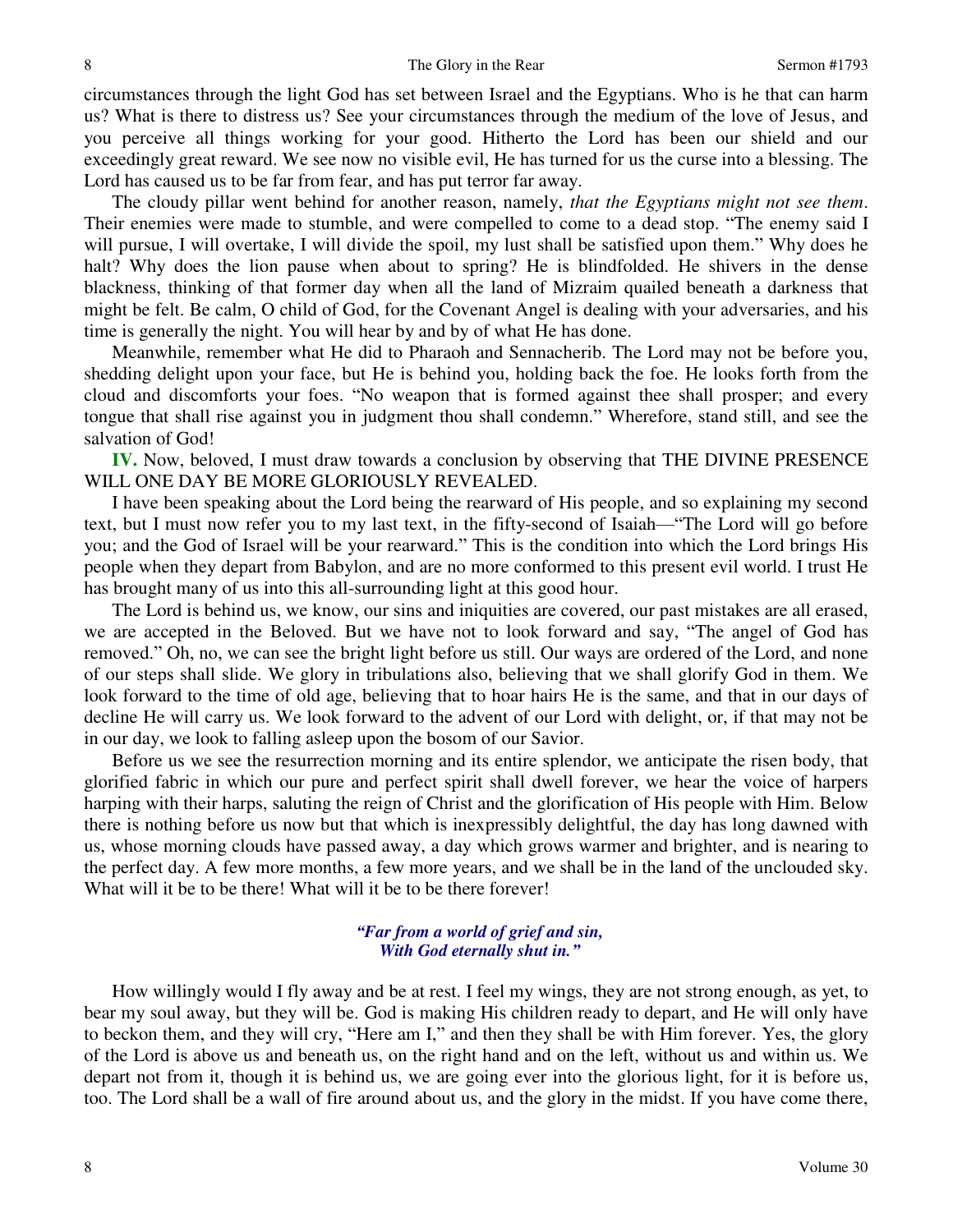dear brother, stop there. If you have entered there, dear sister, never quit that charmed circle, but abide in full communion with the Lord your God.

**V.** But now I have a sorrowful word to say, and with that I have done. THIS DIVINE PRESENCE HAS A TWOFOLD ASPECT, that same glory which lit up the canvas city, and made it bright as the day, darkened all the camps of Egypt. They could see nothing, for the dark side of *God* was turned to them. I am afraid it is so with some of you.

 Oh, dear friends, is it not a dreadful thing that to some men the most terrible thing in the world would be God? If you could get away from God, how happy, how merry, how jolly you would be! You want to depart from Him, you are departing from Him. One of these days Jesus will tell you to depart. "Keep on as you were," says He, "you were always departing from God, keep on departing. Depart from me, ye cursed!" That will be the consummation of your life.

 To some of us the thought of God is joy, but to the ungodly nothing would be such good news as to hear that there was no God, indeed, they find a dreadful comfort in endeavoring to be skeptical and unbelieving. God has a dark side to sinners, His justice and His righteousness, which are the comfort of His people, are the despair of the wicked.

*The Word of God* has a dark side to sinners. I will tell you what they say, they say, "We do not understand this Book, it is so full of mystery. We find it full of dark sayings, and hard things, and things difficult to be believed. It is all knots and snarls." Just so, you are an Egyptian, it is dark to you. Let me call up the smallest babe in grace, and say, "Dear child, is that what the Bible is to you?" "Oh, no," he says, "it is my joy and my delight. I may not understand it all, but I love it all, and I feed on it all." Oh, it is a good thing when you cannot understand a revealed truth to feed on it, and when you find it to be good for your soul, you will not complain of its mystery. The Bible is dark to the Egyptians, but it is light to Israel.

 Now look at *the Gospel* itself. Why, there are many that sit and hear the Gospel, and they say, "I do not understand this believing, this atonement, and so on." No, I know you do not, you are an Egyptian, it is dark to you. It is a savor of death unto death to you. I am afraid you will go on quarrelling with it until God ends the quarrel in your destruction. But if you are one of His, you will quarrel no longer, you will say, "Lord, I believe; help thou mine unbelief. The blessed way of salvation by atoning blood I do accept with avidity, and rejoice in it." That will prove you to be an Israelite, it will be a savor of life unto life to you.

 Why, even the blessed *Lord Jesus Christ* has a dark side for sinners. If He were to come here this morning, oh, how gladly would I stand back to let Him come forward and show His surpassing beauty. Why, some of you would think it heaven if you could but see Him here and look into His pierced hands and side, and mark that blessed, marred, unutterably lovely visage. Yes, but it could not bring any joy to you who do not love Him. You do not trust Him, and if the news were given out, "Christ has come," why, you would swoon with fear in your pews, for you would say, "He has come to judgment, and I am unprepared. He that is not my Savior will be my judge, and sentence me to everlasting woe." There is a dark side in the Mediator to the Egyptians while there is a bright side to Israel.

 Oh that you would believe in Jesus Christ! Oh that you would "kiss the Son, lest he be angry, and ye perish from the way, when his wrath is kindled but a little," for "Blessed are all they that put their trust in him." You can come and be numbered with Israel, for the door into Israel is Christ Himself. If you come to Christ you have come to His people, you have come to safety, and henceforth "the Lord will go before you; and the God of Israel will be your rearward." Amen.

# **PORTIONS OF SCRIPTURE READ BEFORE SERMON— EXODUS 13:20-22, 14:1-20, ISAIAH 52**

## **HYMNS FROM "OUR OWN HYMN BOOK"—145 (PART 2), 212, 230**